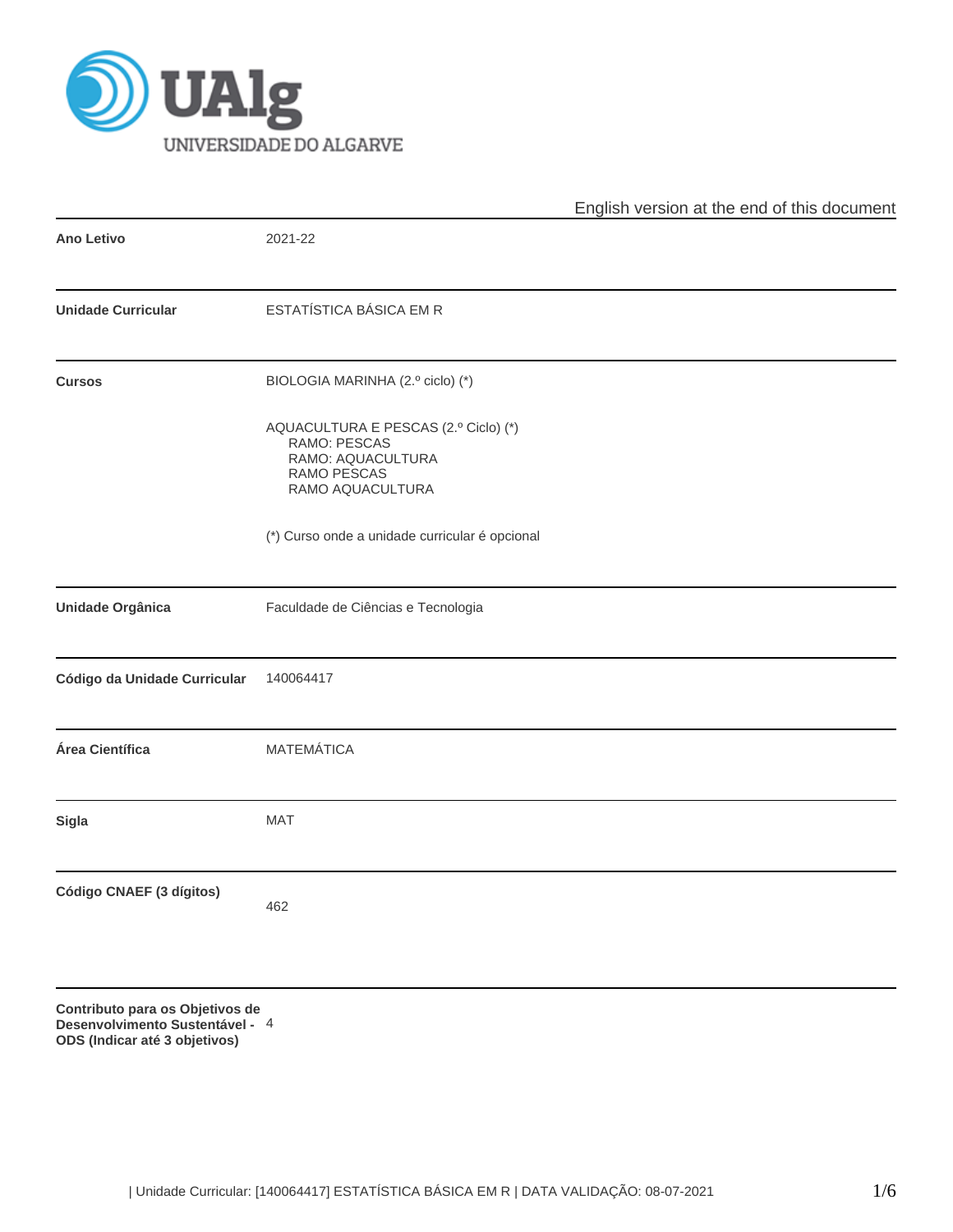

| Línguas de Aprendizagem    | Inglês                        |
|----------------------------|-------------------------------|
| Modalidade de ensino       | Presencial                    |
| <b>Docente Responsável</b> | Clara Maria Henrique Cordeiro |

| <b>TIPO DE AULA</b><br><b>I DOCENTE</b> |    | <b>TURMAS</b>        | <b>TOTAL HORAS DE CONTACTO (*)</b> |  |
|-----------------------------------------|----|----------------------|------------------------------------|--|
| Clara Maria Henrique Cordeiro           | ⊤c | <b>TP1: TP2: TP3</b> |                                    |  |

\* Para turmas lecionadas conjuntamente, apenas é contabilizada a carga horária de uma delas.

| <b>ANO</b> | <b>PERIODO DE FUNCIONAMENTO*</b> | <b>HORAS DE CONTACTO</b> | I HORAS TOTAIS DE TRABALHO | <b>ECTS</b> |
|------------|----------------------------------|--------------------------|----------------------------|-------------|
| -40        |                                  | 21TP                     | 78                         |             |

\* A-Anual;S-Semestral;Q-Quadrimestral;T-Trimestral

# **Precedências**

Sem precedências

# **Conhecimentos Prévios recomendados**

Conhecimentos básicos de matemática.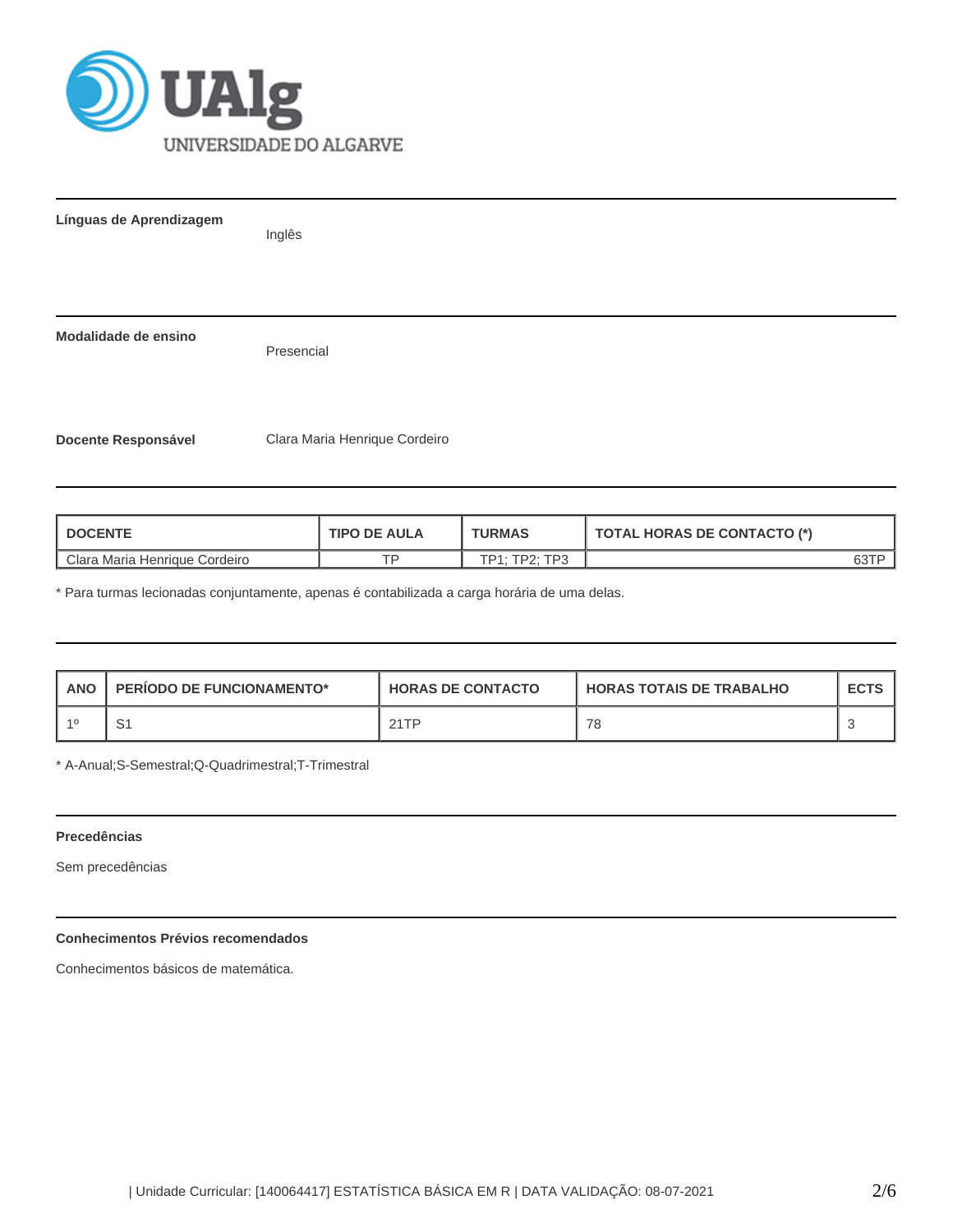

### **Objetivos de aprendizagem (conhecimentos, aptidões e competências)**

O objetivo da unidade curricular é preparar e motivar o aluno para a análise de dados. O aluno deve ser capaz de:

- Compreender a importância da estatística nos estudos científicos;
- Planear e desenvolver um estudo estatístico;
- Usar metodologia estatística apropriada, interpretar os resultados e obter conclusões válidas para o estudo em causa;
- Desenvolver competências informáticas na análise de dados com o programa estatístico R.

#### **Conteúdos programáticos**

- 1. Introdução ao R. Conceitos fundamentais em estatística
- 2. Análise exploratória de dados
- 3. Principais distribuições de probabilidade
- 4. Tópicos em Inferência Estatística
- 5. Testes de hipóteses

## **Metodologias de ensino (avaliação incluída)**

Aulas Teórico-práticas: A apresentação da matéria é feita com o apoio dos recursos audiovisuais. Os conceitos teóricos são acompanhados com exemplos ilustrativos. A matéria é consolidada com a resolução de problemas utilizando o software R.

Como material de apoio os alunos dispõem na tutoria eletrónica dos diapositivos, dos cadernos de exercícios, dos comandos em R para a resolução dos exercícios propostos e de toda a informação relevante para a unidade curricular.

#### Avaliação: teste final

Qualquer aluno poderá ser sujeito a uma prova oral complementar a qualquer momento de avaliação, caso o docente o considere necessário.

#### **Bibliografia principal**

- 1. Diapositivos disponibilizados na tutoria eletrónica.
- 2. Michael J. Crawley (2015). STATISTICS An introduction using R. Wiley, second edition.
- 3. John Verzani (2014). Using R for Introductory Statistics. Chapman & Hall/CRC, The R series, second edition.
- 4. Gerry P. Quinn and Michael J. Keough (2002). Experimental Design and Data Analysis for Biologists. Cambridge University Press.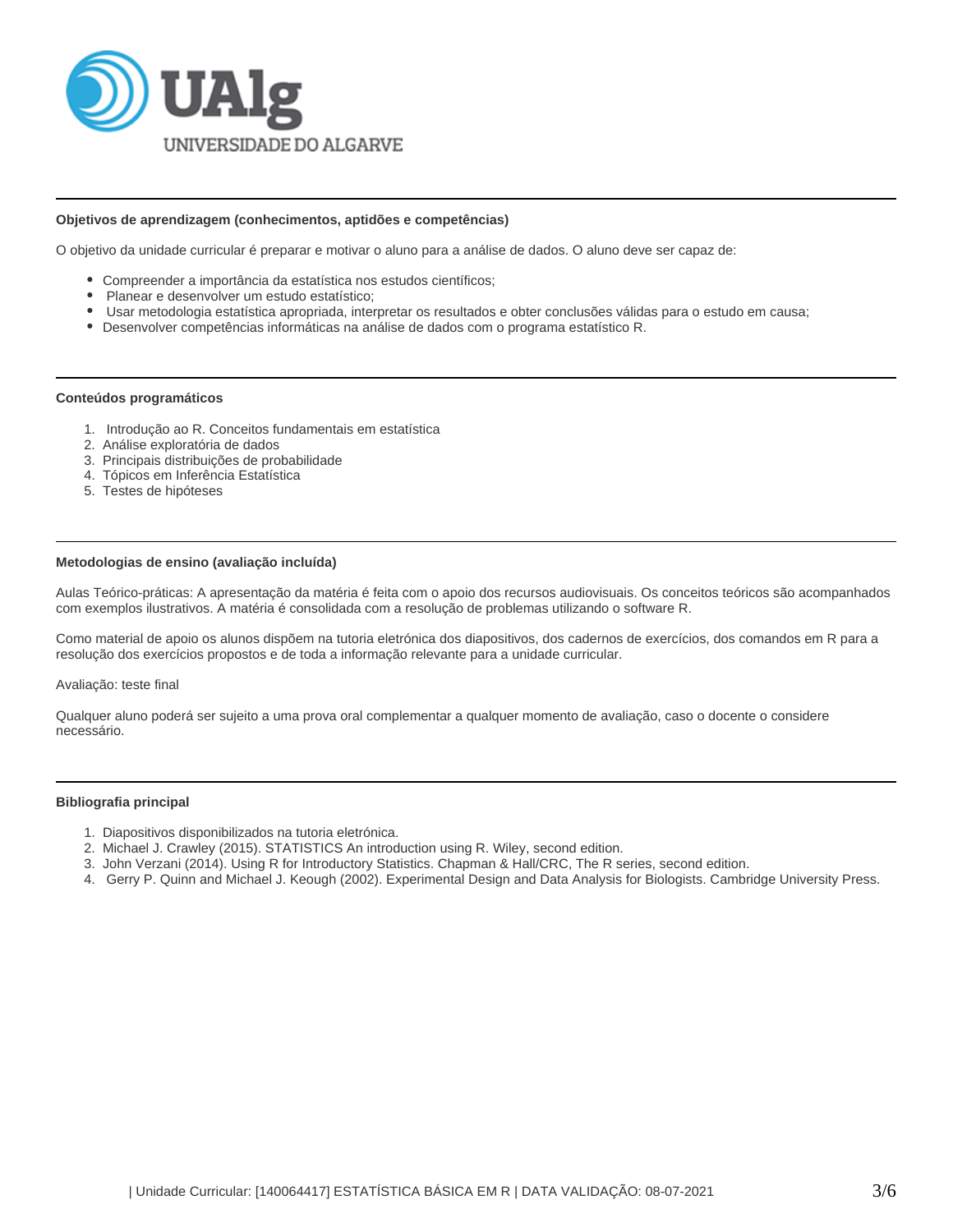

| <b>Academic Year</b>                                                                                   | 2021-22                                                                                                                                                           |  |  |  |  |  |
|--------------------------------------------------------------------------------------------------------|-------------------------------------------------------------------------------------------------------------------------------------------------------------------|--|--|--|--|--|
| <b>Course unit</b>                                                                                     | R BASIC IN STATISTIC                                                                                                                                              |  |  |  |  |  |
| <b>Courses</b>                                                                                         | MARINE BIOLOGY (*)<br>Common Branch<br>AQUACULTURE AND FISHERIES (*)<br><b>BRANCH FISHERIES</b><br>BRANCH AQUACULTURE<br>(*) Optional course unit for this course |  |  |  |  |  |
| <b>Faculty / School</b>                                                                                | FACULTY OF SCIENCES AND TECHNOLOGY                                                                                                                                |  |  |  |  |  |
| <b>Main Scientific Area</b>                                                                            | <b>MATH</b>                                                                                                                                                       |  |  |  |  |  |
| Acronym                                                                                                |                                                                                                                                                                   |  |  |  |  |  |
| <b>CNAEF code (3 digits)</b>                                                                           | 462                                                                                                                                                               |  |  |  |  |  |
| <b>Contribution to Sustainable</b><br><b>Development Goals - SGD</b><br>(Designate up to 3 objectives) | $\overline{4}$                                                                                                                                                    |  |  |  |  |  |
| Language of instruction                                                                                | English                                                                                                                                                           |  |  |  |  |  |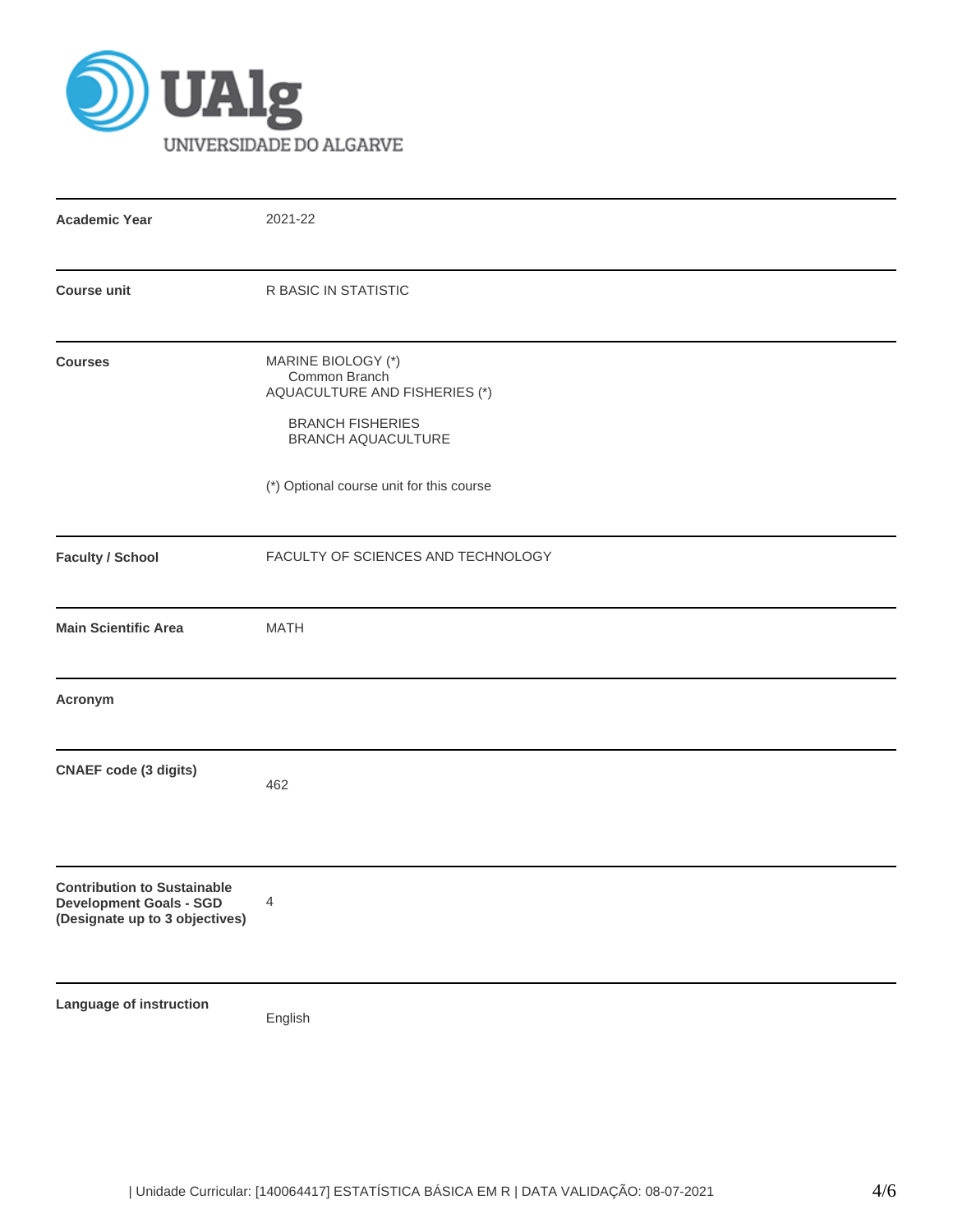

**Teaching/Learning modality**

Presential

**Coordinating teacher** Clara Maria Henrique Cordeiro

| Teaching staff                                                        | <b>Type</b> | <b>Classes</b> | Hours (*) |
|-----------------------------------------------------------------------|-------------|----------------|-----------|
| Clara Maria Henrique Cordeiro                                         | <b>TD</b>   | TP1: TP2: TP3  | 631       |
| * Ear algonne tought jointly it is only accounted the werkload of ane |             |                |           |

For classes taught jointly, it is only accounted the workload of one.

| Com<br>s i i in<br>nours |        | וכ | TC.      |   | -- |    | Total                    |
|--------------------------|--------|----|----------|---|----|----|--------------------------|
|                          | "<br>⋯ | нс | Ш<br>llС | Ш | ΙЮ | IЮ | $\overline{\phantom{a}}$ |

T - Theoretical; TP - Theoretical and practical ; PL - Practical and laboratorial; TC - Field Work; S - Seminar; E - Training; OT - Tutorial; O - Other

#### **Pre-requisites**

no pre-requisites

## **Prior knowledge and skills**

Basic knowledge of mathematics.

## **The students intended learning outcomes (knowledge, skills and competences)**

The course unit aims to prepare and motivate the student for data analysis. The student should be able to:

- Understand the importance of statistics in scientific studies;
- Plan and develop statistical research;
- Use appropriate statistical methodology, interpret the results and obtain valid conclusions for the study in question;  $\bullet$
- $\bullet$ Develop computer skills in data analysis with the statistical program R.